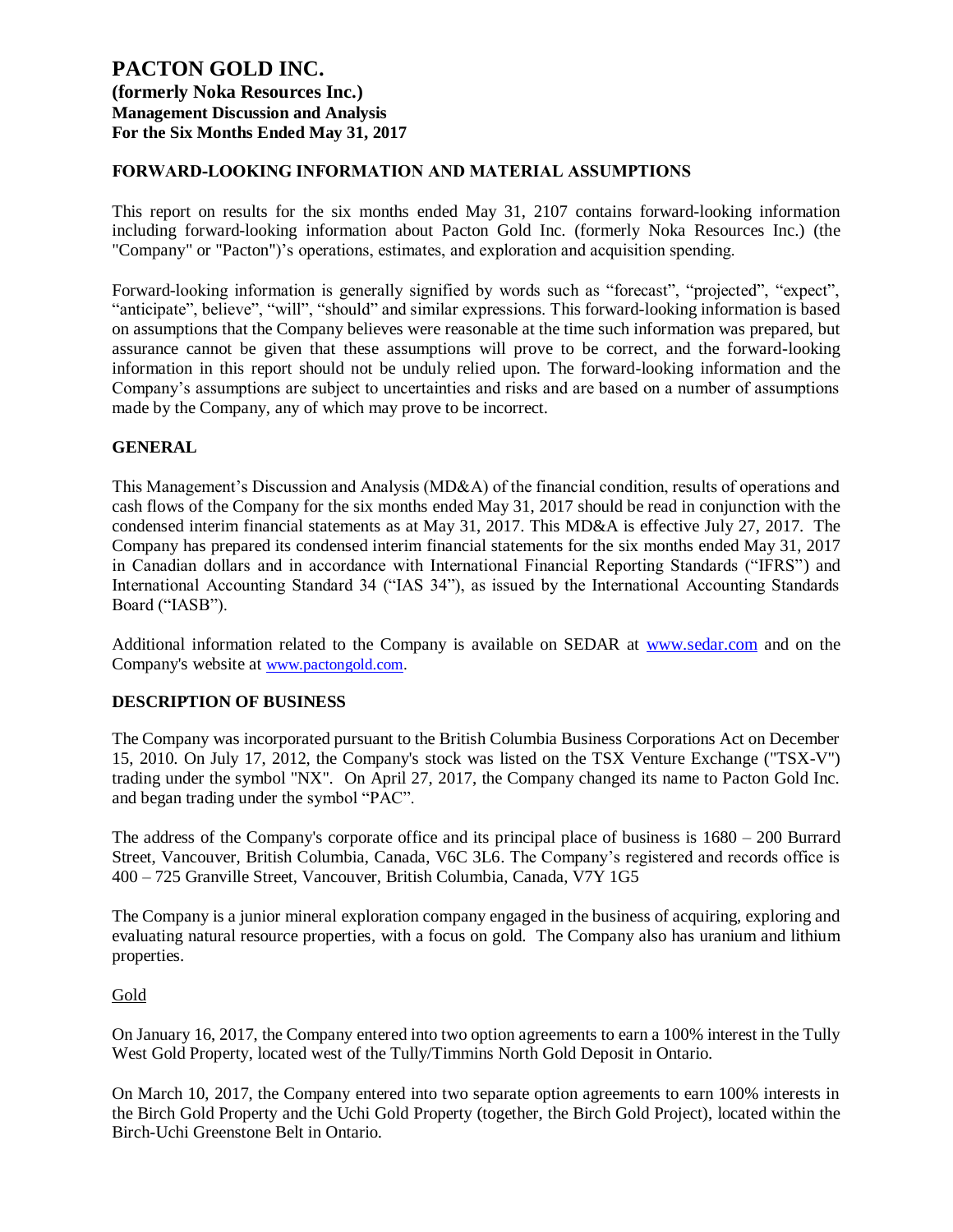On May 10, 2017 and May 23, 2017, the Company entered into three options agreements to earn 100% interests in mineral claims located in the Red Lake Mining District in Ontario.

### **Uranium**

The Company's uranium exploration strategy is focused in relatively underexplored areas of the Athabasca Basin Region of Northern Saskatchewan, targeting favourable geology and structure amenable to near surface, unconformity-style uranium mineralization. Pacton holds a 40% interest in the Carpenter Lake Property, which is under joint venture with ALX Uranium Corp. ("ALX"). ALX exercised their option to earn a 60% interest in November 2014 and acts as the operator.

### Lithium

On April 21, 2016, and as amended June 15, 2016, the Company entered into an agreement to acquire a 100% interest in the Lincoln Property, located in the Clayton Valley area of west central Nevada. On January 1, 2017, and as amended July 11, 2017, the Company entered into an agreement to sell the Lincoln Property for \$100,000. The purchaser must pay the \$100,000 by December 31, 2017.

On June 28, 2016, the Company entered into an agreement to acquire a 100% interest in the Duxbury Property, located in the James Bay Region of Quebec.

The Company has not yet determined whether its gold, uranium or lithium properties contain reserves that are economically recoverable. The recoverability of amounts shown for resource properties and related deferred exploration expenditures are dependent upon the discovery of economically recoverable reserves, confirmation of the Company's interest in the underlying mineral claims, the ability of the Company to obtain necessary financing to complete the development of the resource properties and upon future profitable production or proceeds from the disposition thereof.

## **EXPLORATION PROJECTS**

## **Tully West Gold Property**

On January 16, 2017, the Company entered into two option agreements to earn a 100% interest in the Tully West Gold Property. The Tully West Gold Project hosts the western extension of the Tully Gold Deposit and is situated approximately 33 kilometres northeast of Timmins, Ontario. Under the terms of the agreement, the Company must make cash payments and issue common shares of the Company as follows:

- Issue 1,300,000 common shares of the Company (issued on January 25, 2017 and valued at \$117,000) and pay \$25,000 (paid) within five days of approval by the TSX-V, which was received January 25, 2017;
- Issue 1,300,000 common shares of the Company and pay \$80,000 on or before January 25, 2018; and
- Issue 1,300,000 common shares of the Company and pay \$110,000 on or before January 25, 2019.

If the Company completes an equity financing for gross proceeds in excess of \$1,000,000 (excluding flowthrough proceeds), the remaining option payments are due within ten days of closing of the equity financing.

The Company must also incur exploration expenditures as follows:

- \$250,000 on or before January 16, 2018;
- an additional \$500,000 on or before January 25, 2019; and
- an additional \$500,000 on or before January 25, 2020.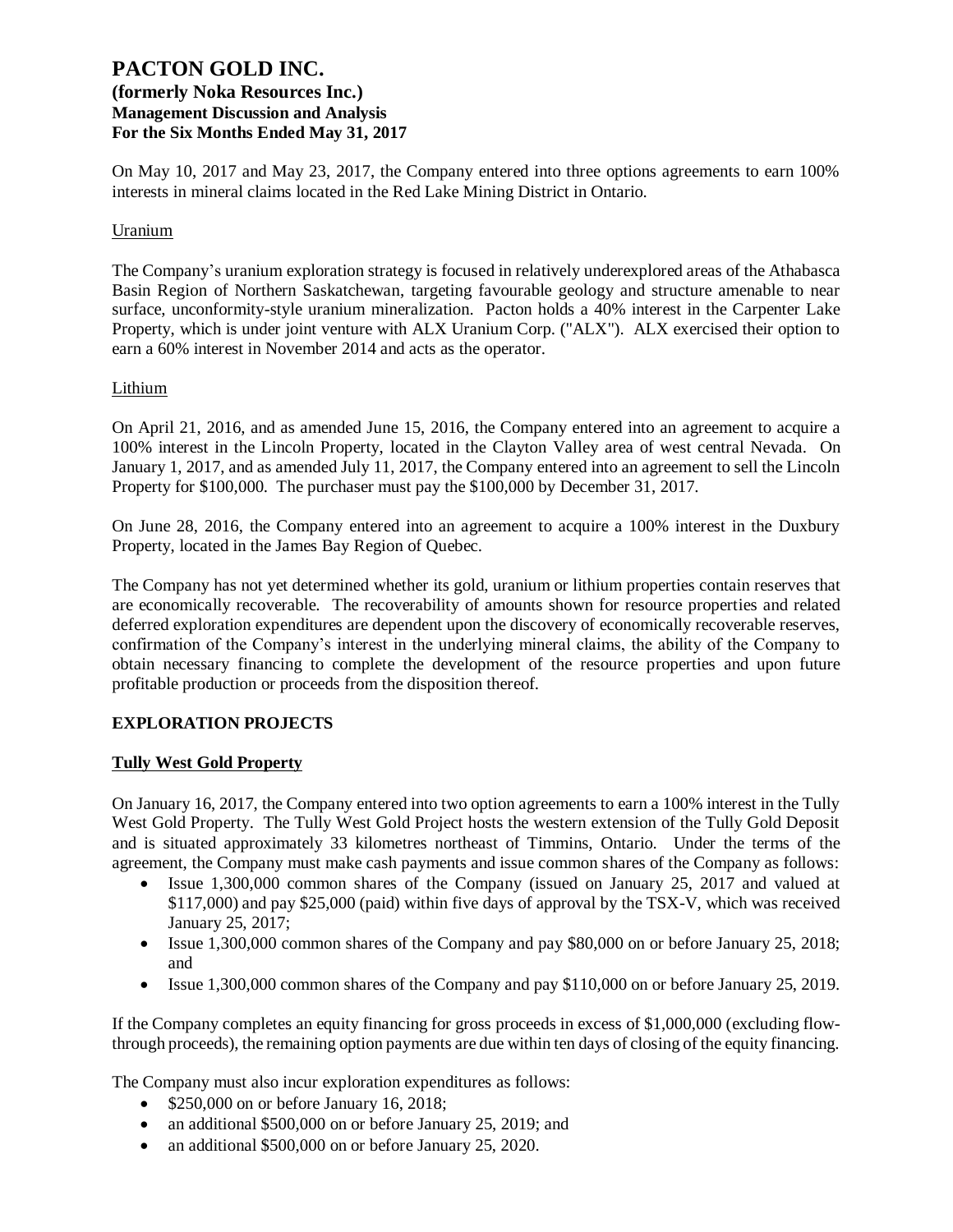The vendors retain a 2.5% NSR, of which two-fifths (1%) can be repurchased by the Company for an aggregate \$1,000,000.

On June 21, 2017, the Company announced assay results from the first two drill holes from its reconnaissance exploration program on the Tully West Gold Project. Four holes totaling 1,149 m were drilled. Step out drilling in 2013 by SGX Resources Inc. ("SGX") encountered high grade gold mineralization in drill hole #13-38, which intersected 36.7 g/tonne Au (uncut) over 6.3 metres, 185 metres vertically below surface. This intercept occurred approximately 300 metres west of the previously established limits of the Tully Gold Deposit. Coarse visible gold was observed in the drill hole within a broad zone of mineralized quartz and carbonate veining within the host altered volcanic tuff, identical to the main Tully Deposit to the east.

The drill campaign was designed to initially validate historical intercepts with stepout holes to the east and west, and to also confirm continuity of mineralization. The first two drill holes successfully identified nine (9) disparate auriferous en echelon vein systems and validated the historical intercepts and the presence of a gold system at depth.

The first drill hole, PAC-17-01, was spotted approximately 4.0 m south of drill hole SGX-13-38, and was designed to twin the previous drill hole. Drill hole PCA-17-01 encountered multiple en echelon auriferous quartz carbonate vein zones hosted within a mafic tuff dipping approximately 60 degrees north (see table below). Positive drill results from PAC-17-01 yielded 6.75 g/t Au over 0.8 m from 145.0 m to 145.8 m and 3.97 g/t Au over 0.5 m from 220.0 m to 220.5 m (see table below).

| <b>PAC-17-01</b> | From<br>(m) | T <sub>0</sub><br>(m) | Width<br>(m) | <b>Vertical</b><br>Depth<br>(m) | Grade<br>$g/t$ Au |
|------------------|-------------|-----------------------|--------------|---------------------------------|-------------------|
|                  | 100.5       | 102.0                 | 1.5          | 85                              | 2.43              |
|                  | 110.0       | 111.0                 | 1.0          | 93                              | 1.30              |
|                  | 119.0       | 121.3                 | 2.3          | 100                             | 1.66              |
|                  | 145.0       | 145.8                 | 0.8          | 122                             | 6.75              |
|                  | 150.0       | 150.5                 | 0.5          | 127                             | 1.53              |
|                  | 154.0       | 154.6                 | 0.6          | 130                             | 1.60              |
|                  | 220.0       | 220.5                 | 0.5          | 185                             | 3.97              |
|                  | 225.4       | 226.9                 | 1.5          | 188                             | 1.77              |
|                  | 367.1       | 368.0                 | 0.9          | 304                             | 1.23              |

\*Drilled widths are currently reported. True widths are not known at this time.

Drill hole PAC-17-02 was spotted and drilled 25 meters east of PAC-17-01 and encountered 5.55 g/t Au over 2.5 m from 98.0 m to 100.50 m including 18.3 g/t Au over 0.7 m from 98.8 m to 99.5 m. Results are pending for the remaining portion of PAC-17-02 as well as PAC-17-03 and 04 located 25 m west of PAC-17-04 (see table below). As with drill hole PAC-17-01, the second drill hole PAC-17-02 also intersected stacked multiple en echelon quartz carbonate vein systems hosting gold.

| <b>PAC-17-02</b> | <b>From</b><br>(m) | To<br>(m) | Width<br>(m) | <b>Vertical</b><br>Depth<br>(m) | Grade<br>$g/t$ Au |
|------------------|--------------------|-----------|--------------|---------------------------------|-------------------|
|                  | 76.7               | 78.1      |              | 63                              | 1.28              |
|                  | 98.0               | 100.5     | 2.5          | 82                              | 5.55              |
| "including"      | 98.8               | 99.5      | 0.7          | 81                              | 18.3              |
|                  | 101.7              | 102.6     | 0.9          | 85                              | 2.60              |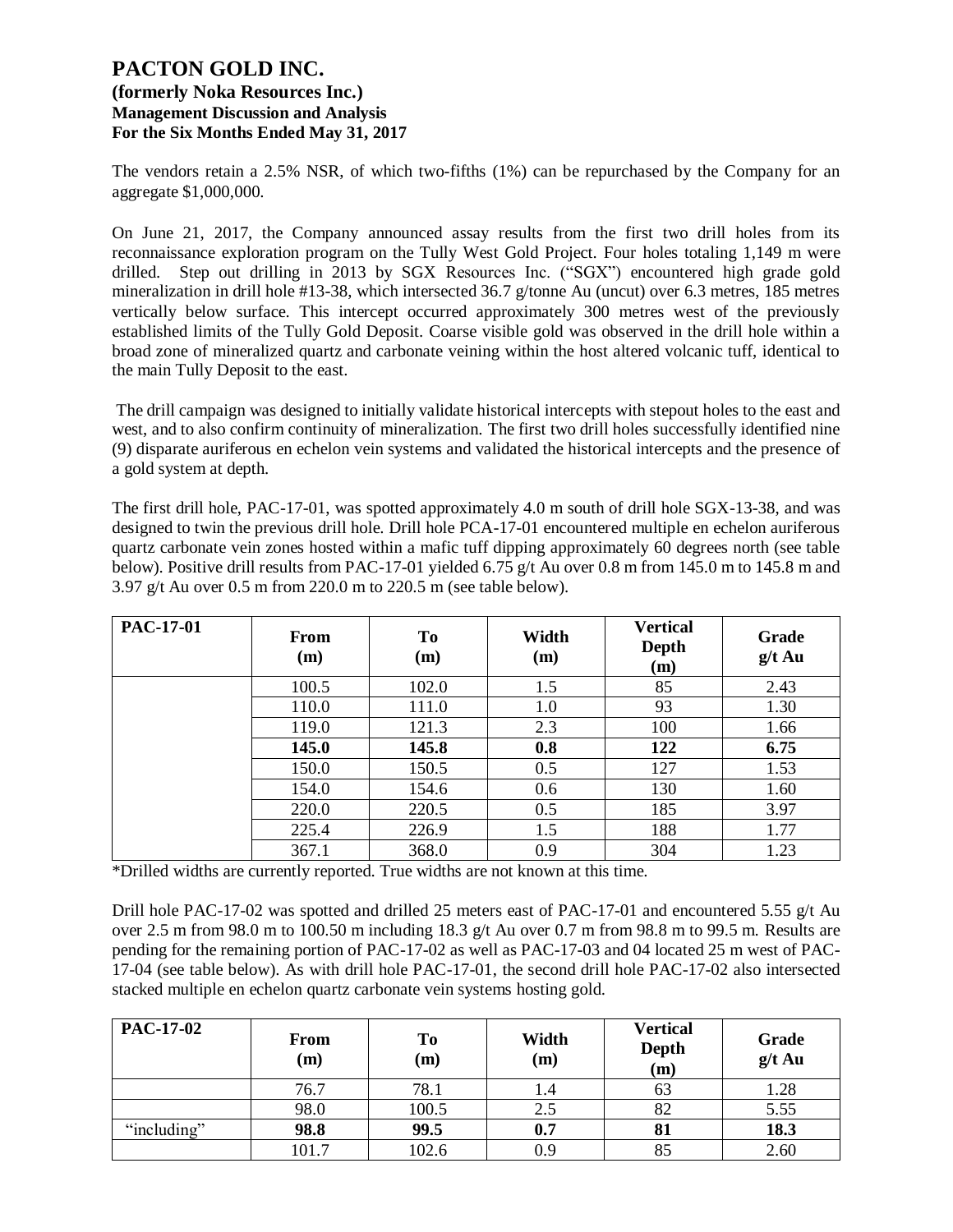**(formerly Noka Resources Inc.) Management Discussion and Analysis For the Six Months Ended May 31, 2017**

|             | 162.0 | 170.0 | 8.0     | 140 | 0.95 |
|-------------|-------|-------|---------|-----|------|
| "including" | 164.0 | 165.0 | 1.0     | 137 | 2.54 |
| "including" | 168.0 | 170.0 | 2.0     | 140 | 1.16 |
|             | 194.5 | 195.0 | 0.5     | 162 | 2.29 |
|             | 225.0 | 226.0 | 1.0     | 187 | 2.40 |
|             | 231.6 | 232.1 | $0.5\,$ | 193 | 1.82 |
|             | 339.8 | 347.6 | 7.8     | 296 | 0.43 |
|             | 377.5 | 378.0 | $0.5\,$ | 325 | 2.0  |

\*Drilled widths are currently reported. True widths are not known at this time.

The host volcanic tuff unit is readily detectible by geophysics and has been traced for over 2,000 m in both eastern and western directions away from the main deposit. The Tully Deposit is interpreted to be a series of auriferous shallow dipping (extensional or ladder) stacked vein sets within a sub vertical competent mafic tuff host that is bounded by ultramafic volcanic rocks to the south and sediments to the north. This host sequence of rocks all lie within a regional east-west fault corridor, a northern splay from the Porcupine-Destor Fault. The Tully Gold Deposit has been drilled over a 1,000 m strike length to date, and to depths of over 600 m, remaining open along strike and to depth. The Creighton property which is the western extension of the Tully Deposit currently possesses an additional 480 m striking to the southwest of the current drilling to the southern claim boundary.

This program was carried out under the supervision of Peter Caldbick, P.Geo., of Pacton Gold Inc., the qualified person responsible for the technical information presented above.

The drill core was split with half sent to an accredited laboratory, Actlabs in Timmins, Ontario and fire assayed with an AA and gravimetric finish. Whole metallic assays are performed on samples containing visible gold. Check assays were also performed on pulps and rejects, as well, blanks and standards were inserted into the sample stream for QA/QC purposes.

Assay results from the final two holes are currently being analyzed.

## **Birch Gold Project**

On March 10, 2017, the Company entered into an option agreement to earn a 100% interest in the Birch Gold Property, located in Ontario. Under the terms of the agreement, the Company must make cash payments and issue common shares of the Company as follows:

- Issue 900,000 common shares of the Company within five days of approval by the TSX-V, which was received on March 22, 2017 (issued and valued at \$81,000);
- Pay \$75,000 by April 21, 2017 (paid);
- Issue 900,000 common shares of the Company and pay \$75,000 on or before March 22, 2018;
- Issue 900,000 common shares of the Company and pay \$75,000 on or before March 22, 2019;
- Issue 900,000 common shares of the Company and pay \$75,000 on or before March 22, 2020; and
- Issue 900,000 common shares of the Company and pay \$75,000 on or before March 22, 2021.

The Company must also incur exploration expenditures as follows:

- \$150,000 on or before March 22, 2018:
- an additional \$300,000 on or before March 22, 2019;
- an additional \$350,000 on or before March 22, 2020; and
- an additional \$500,000 on or before March 22, 2021.

The Property is subject to a 2% NSR.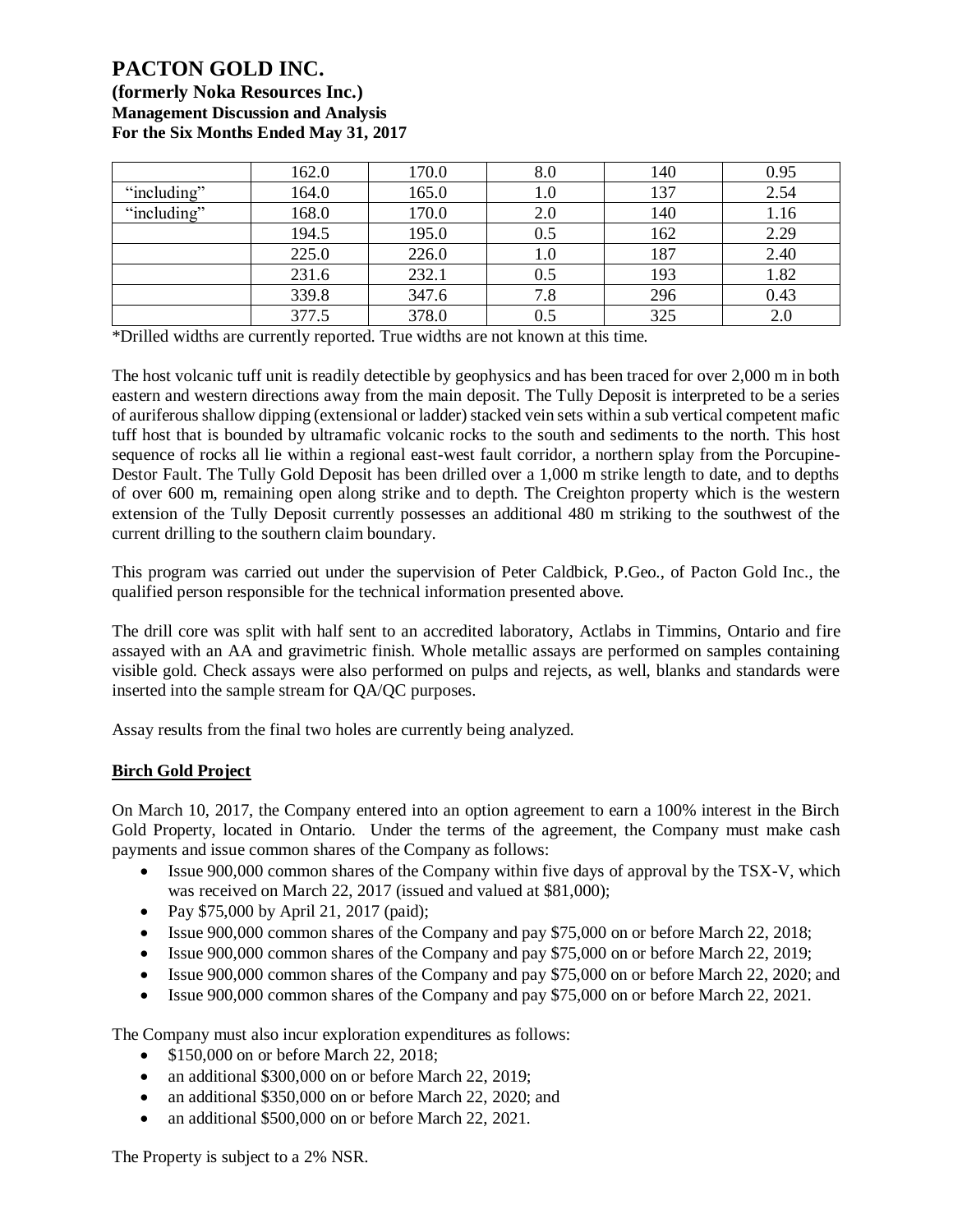On March 10, 2017, the Company entered into an option agreement to earn a 100% interest in the Uchi Gold Property, located in Ontario. Under the terms of the agreement, the Company must make cash payments and issue common shares of the Company as follows:

- Issue 250,000 common shares of the Company within five days of approval by the TSX-V, which was received on March 22, 2017 (issued and valued at \$22,500);
- Pay \$15,000 by April 21, 2017 (paid);
- Issue 250,000 common shares of the Company and pay \$15,000 on or before March 22, 2018;
- Issue 250,000 common shares of the Company and pay \$15,000 on or before March 22, 2019;
- Issue 250,000 common shares of the Company and pay \$15,000 on or before March 22, 2020; and
- Issue 250,000 common shares of the Company and pay \$15,000 on or before March 22, 2021.

The vendor retains a 2.5% NSR, of which two-fifths (1%) can be repurchased by the Company for an aggregate \$1,000,000 within 180 days of a public announcement of a positive feasibility study on the project.

## **Red Lake Project**

On May 10, 2017, the Company entered into an option agreement to earn a 100% interest in 34 mineral claims and 2 mineral patents in the Red Lake Mining District, located in Ontario. Under the terms of the agreement, the Company must make cash payments and issue common shares of the Company as follows:

- Issue 1,200,000 common shares of the Company (issued and valued at \$168,000) and pay \$75,000 (paid) within five days of approval by the TSX-V, which was received on May 19, 2017;
- Issue 1,000,000 common shares of the Company and pay \$75,000 on or before May 19, 2018;
- Issue 1,000,000 common shares of the Company and pay \$75,000 on or before May 19, 2019; and
- Issue 1,000,000 common shares of the Company and pay \$75,000 on or before May 19, 2020.

The vendor retains a NSR varying from 0.25% to 2.25%, of which one-half can be repurchased by the Company, at a rate of \$250,000 per 0.25%.

On May 23, 2017, the Company entered into an option agreement to earn a 100% interest in 14 mineral claims in the Red Lake Mining District, located in Ontario. Under the terms of the agreement, the Company must make cash payments and issue common shares of the Company as follows:

- Issue 300,000 common shares of the Company (issued and valued at \$42,000) and pay \$16,000 (paid) within five days of approval by the TSX-V, which was received on May 26, 2017;
- Pay  $$12,000$  on or before May 26, 2018;
- Pay \$16,000 on or before May 26, 2019; and
- Pay \$26,000 on or before May 26, 2020.

The claims are subject to an underlying 2% NSR.

On May 23, 2017, the Company entered into an additional option agreement to earn a 100% interest in 30 additional mineral claims in the Red Lake Mining District, located in Ontario. Under the terms of the agreement, the Company must make cash payments and issue common shares of the Company as follows:

- Issue 2,500,000 common shares of the Company within five days of approval by the TSX-V, which was received on May 26, 2017 (issued and valued at \$350,000);
- Pay \$100,000 on or before May 26, 2018; and
- Pay \$150,000 on or before May 26, 2019.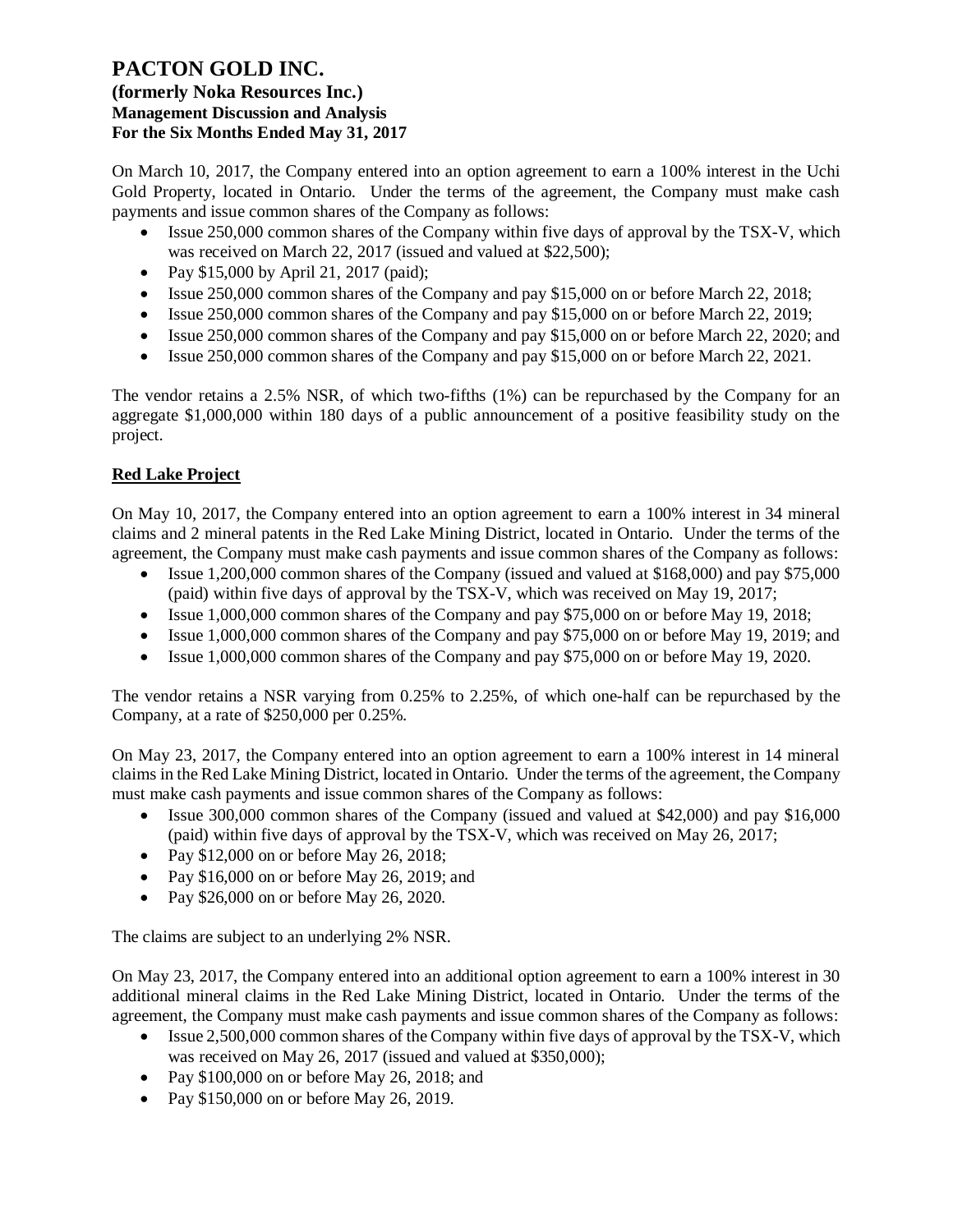## **(formerly Noka Resources Inc.) Management Discussion and Analysis For the Six Months Ended May 31, 2017**

The vendors retain a 2.5% NSR, of which two-fifths (1%) can be repurchased by the Company for \$1,500,000.

### **Duxbury Property**

On June 28, 2016, and as amended subsequent to November 30, 2016, the Company entered into an option agreement to acquire a 100% interest in the Duxbury Property, a lithium project in Quebec. Consideration for the option was the issuance of 1,000,000 common shares to the optionor u within five days of acceptance of the transaction by the TSX-V (issued on July 6, 2016 and valued at \$130,000).

The vendor retains a 2% NSR, of which the Company may re-purchase one-half (1%) for \$1,000,000.

The Duxbury Property consists of 21 mineral claim cells totalling approximately 1,107 hectares and is accessible by the James Bay Highway. Geologically, the Property is underlain by the Lower Eastmain greenstone belt that is locally represented by volcanic and volcano-sedimentary rocks which have been metamorphosed to amphibolite facies. The Lower Eastmain greenstone belt is also prospective for gold mineralization.

### **Lincoln Property**

On April 21, 2016, and as amended June 15, 2016, the Company entered into an option agreement to acquire a 100% interest in the Lincoln Property, a lithium project in Nevada. Consideration for the option is as follows:

- issuance of 1,500,000 common shares to the optionor upon acceptance of the transaction by the TSX-V (issued on July 4, 2016 and valued at \$195,000); and
- cash payment of \$50,000 within five days of acceptance by the TSX-V (paid).

The Lincoln project is located near the northwest flank of Albermarle's Silver Peak mine, the only lithium producer in North America. In 1982, a nearby United States Geological Survey drill hole reported 930 ppm lithium at a depth of 100 feet (30 meters). (Source: USGS Open-File Report 82-415, 1982).

On September 12, 2016, the Company announced results from its initial sampling program. A total of 24 surface samples were taken using augers and hand equipment to a maximum depth of approximately 2m. Samples consisted of white salts, brown and green clays as well as coarse-grained sands.

The samples results ranged from 87 ppm Li to 380 ppm Li and on a preliminary basis seem to define six distinct regions of anomalous lithium, which likely has been generated by evaporative concentration of lithium drawn from underlying brines.

| <b>Sample ID</b>   | Lithium (ppm) |
|--------------------|---------------|
| CLT16-02-01        | 250           |
| <b>CLT16-02-02</b> | 210           |
| CLT16-03-01        | 180           |
| CLT16-02-02        | 180           |
| <b>CLT16-04-01</b> | 380*          |
| <b>CLT16-04-02</b> | 200           |
| CLT16-04-03        | 180           |
| CLT16-05-01        | 190           |
| CLT16-05-02        | 87            |
| CLT16-06-01        | 310*          |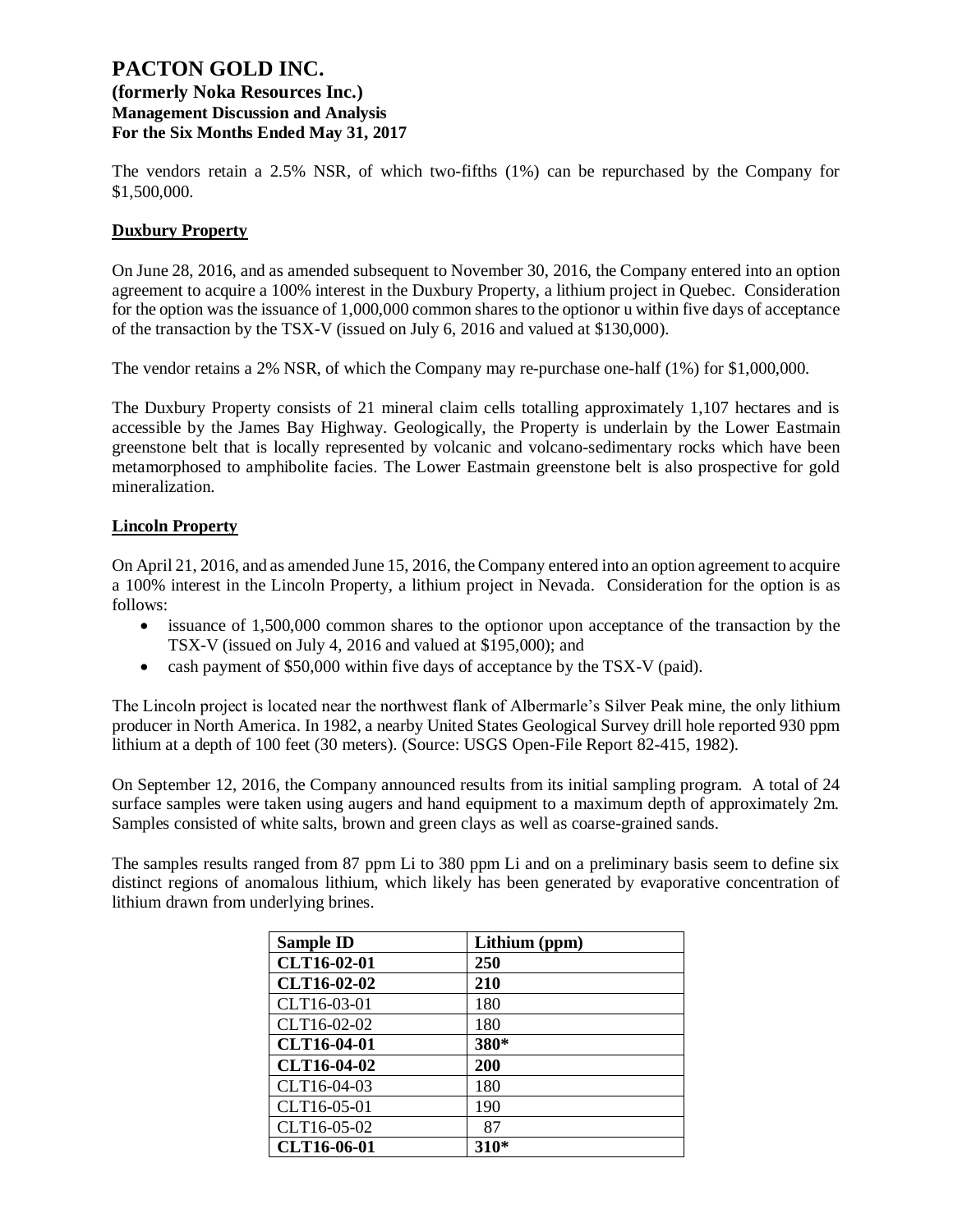**(formerly Noka Resources Inc.) Management Discussion and Analysis For the Six Months Ended May 31, 2017**

| CLT16-06-02 | 300* |
|-------------|------|
| CLT16-62-03 | 220  |
| CLT16-07-01 | 140  |
| CLT16-07-02 | 150  |
| CLT16-02-03 | 140  |
| CLT16-08-01 | 160  |
| CLT16-08-02 | 130  |
| CLT16-12-01 | 260  |
| CLT16-12-02 | 240  |
| CLT16-12-03 | 280  |
| CLT16-13-01 | 130  |
| CLT16-13-02 | 170  |
| CLT16-13-03 | 100  |
| CLT16-16-14 | 180  |

In light of the highly anomalous lithium values encountered in surface pits and auger holes, with some values exceeding 300ppm, the Company will commence leaching tests on surface clay samples to be followed, if warranted, with an auger drilling program to test lithium concentrations in clays down to a depth of approximately 75m.

The samples were analyzed for lithium content by WETLAB Western Environmental Testing Laboratory in Sparks, Nevada, an EPA accredited independent laboratory. Samples were analyzed using Standard Methods for the Examination of Water and Wastewater, online edition, Methods for Determination of Organic Compounds in Drinking Water, EPA‐600/4‐79‐020, and Test Methods for Evaluation of Solid Waste, Physical/Chemical Methods (SW846). All samples contained lithium levels that were significantly above the detection reporting levels.

At November 30, 2016, the Company determined that the value of the Property was impaired. The Property was written down to \$100,000. On January 1, 2017, and as amended July 11, 2017, the Company reached an agreement to sell the Property for \$100,000. The purchaser must pay the \$100,000 by December 31, 2017.

## **Columbus Property**

On November 20, 2015, the Company entered into an agreement to earn a 100% interest in the Columbus Property, located in the Big Smoky Valley, Esmeralda County, Nevada. Under the terms of the agreement, the Company was required to make cash payments and issue common shares of the Company as follows:

- Issue 3,200,000 common shares of the Company (issued on November 24, 2015 and valued at \$128,000);
- Pay \$100,000 on or before December 31, 2016;
- Pay \$150,000 on or before December 31, 2017; and
- Pay \$200,000 on or before December 31, 2018.

The Company was required to incur a minimum of \$1,000,000 in exploration expenditures by November 20, 2018. The vendors retained a 1% NSR on the Property, of which one-half (0.5%) could be repurchased by the Company for \$1,000,000.

At November 30, 2016, the Company determined it would not make the \$100,000 option payment due on December 31, 2016. Accordingly, the Property was written down to \$nil.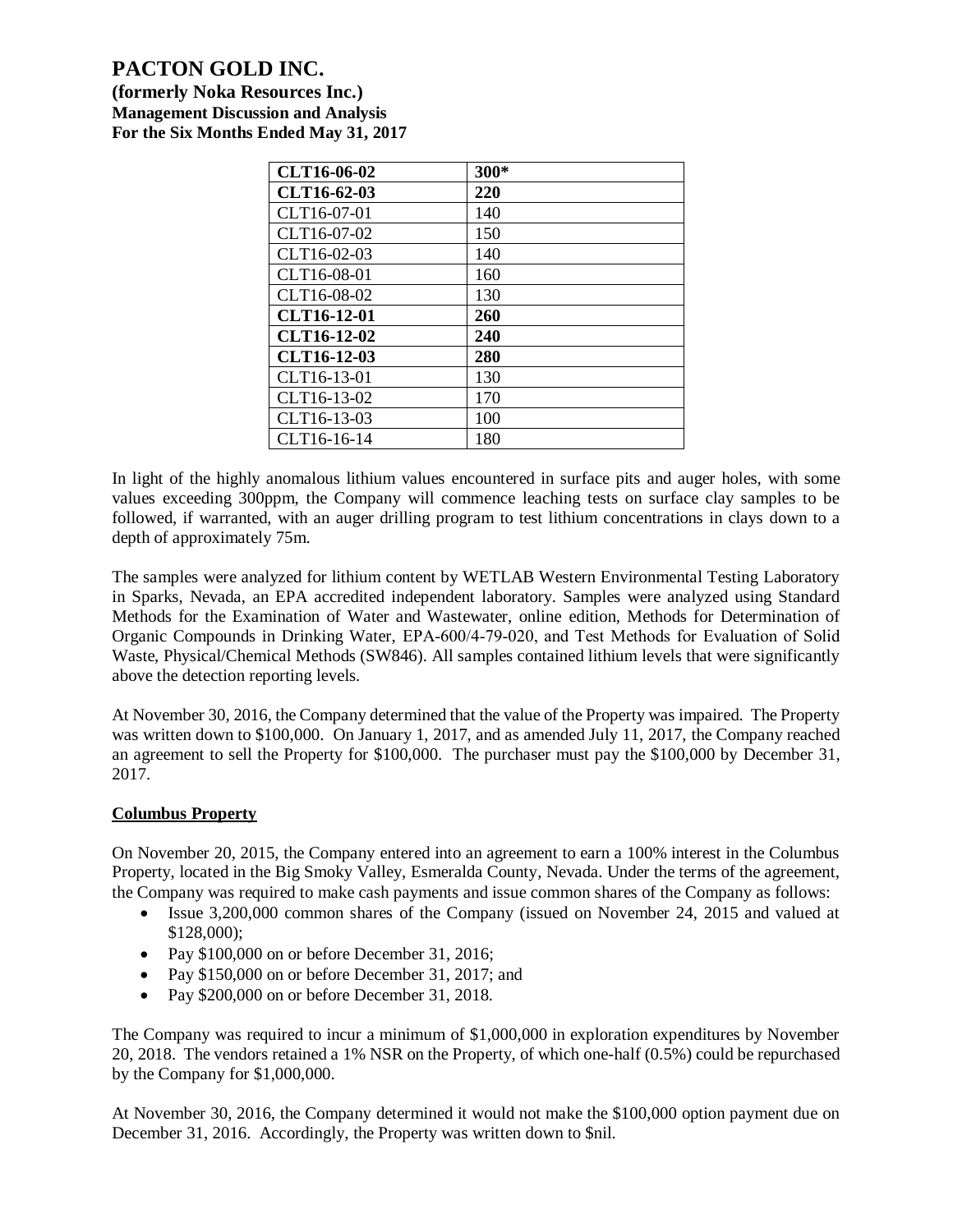The principal target at Columbus is a large circular gravity low anomaly which is interpreted as an in-filled basin which may contain lithium-rich brine. The Big Smoky Valley was preliminarily drilled in 1979 by the United States Geological Survey and anomalous lithium values were encountered in the basin sediments.

On September 27, 2016, the Company announced results from its initial sampling program in the northeastern portion of the Columbus Property. A total of 24 surface samples were taken using augers and hand equipment to a maximum depth of approximately 2m. Samples consisted of white salts, brown and green clays as well as coarse-grained sands.

The initial sampling program focused on 6 of the 48 sections comprising the Columbus property. The samples results ranged from 14 ppm Li to 280 ppm Li. and represent lithium concentrations likely generated by evaporative concentration of lithium drawn from underlying brines.

| <b>Sample ID</b> | Lithium (ppm) |
|------------------|---------------|
| COL16-02-02      | 47            |
| COL16-03-01      | 110           |
| COL16-03-02      | 65            |
| COL16-04         | 62            |
| COL16-05-01      | 65            |
| COL16-05-02      | 14            |
| COL16-05-03      | 58            |
| COL16-06         | 95            |
| COL16-07-01      | 92            |
| COL16-07-02      | 18            |
| COL16-08-02a     | 42            |
| COL16-08-02b     | 91            |
| COL16-09-01      | 70            |
| COL16-09-02      | 36            |
| COL16-09-03      | 91            |
| COL16-09-04      | 270           |
| COL16-09-05      | 36            |
| COL16-10-01      | 86            |
| COL16-10-02      | 180           |
| COL16-11-02      | 110           |
| COL16-11-03      | 280           |
| COL16-12-01      | 120           |
| COL16-12-02      | 150           |
| COL16-13-03      | 260           |

In light of the anomalous lithium values encountered in surface pits and auger holes, with several values exceeding 200ppm, the Company will commence leaching tests on surface clay samples to be followed by, if warranted, an auger drilling program to test lithium concentrations in clays down to a depth of approximately 75m. The Company will also extend its surface sampling program to the remaining 42 sections located within the Columbus property boundary.

The samples were analyzed for lithium content by WETLAB Western Environmental Testing Laboratory in Sparks, Nevada, an EPA accredited independent laboratory. Samples were analyzed using Standard Methods for the Examination of Water and Wastewater, online edition, Methods for Determination of Organic Compounds in Drinking Water, EPA-600/4-79-020, and Test Methods for Evaluation of Solid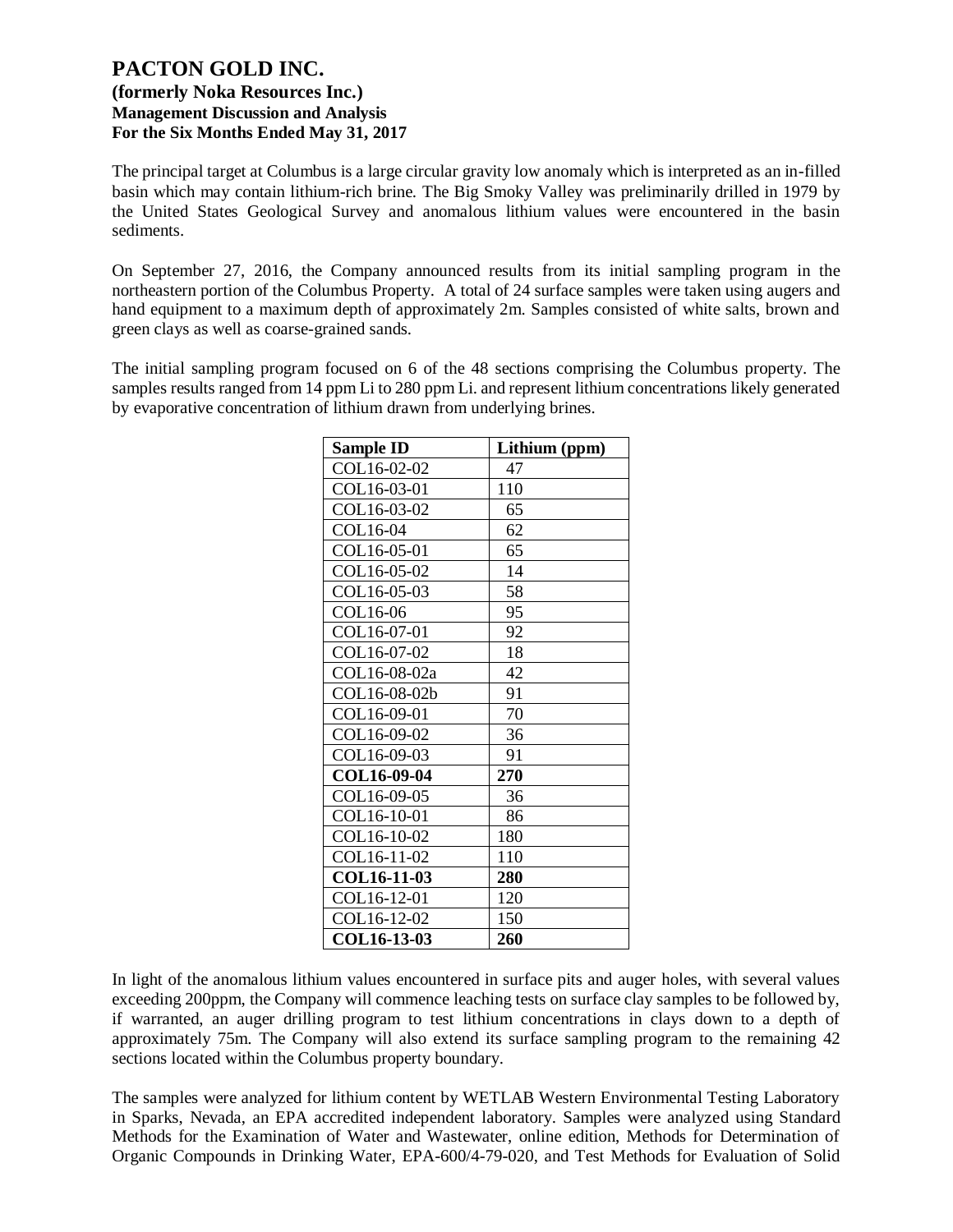## **(formerly Noka Resources Inc.) Management Discussion and Analysis For the Six Months Ended May 31, 2017**

Waste, Physical/Chemical Methods (SW846). All samples contained lithium levels that were significantly above the detection reporting levels.

At November 30, 2016, the Company determined it would not make the \$100,000 option payment due on December 31, 2016. Accordingly, the Property was written down to \$nil.

## **Carpenter Lake Property**

On May 28, 2013, the Company entered into an agreement to acquire a 100% interest in 34 mineral claims located in the Athabasca Basin Region of Northern Saskatchewan. Consideration for the acquisition was the issuance of 200,000 common shares (issued and valued at \$380,000). The Company paid a finder's fee of 10,000 common shares (issued and valued at \$19,000).

On January 13, 2014, the Company granted an option to Alpha Exploration Inc. (now ALX) to earn a 60% interest in the Company's Clearwater/Carpenter Lake property. Under the terms of the agreement, ALX was required to make cash and share payments as follows:

- Cash payment of \$12,500 upon approval of the agreement by the TSX-V (received);
- Issuance of 100,000 common shares within 10 days of approval by the TSX-V (received and valued at \$59,000);
- Cash payment of \$12,500 and issuance of 100,000 common shares on the first anniversary of approval by the TSX-V:
- Cash payment of \$12,500 and issuance of 100,000 common shares on the second anniversary of approval by the TSX-V; and
- Cash payment of \$12,500 and issuance of 100,000 common shares on the third anniversary of approval by the TSX-V.

Alpha must also incur a total of \$1,250,000 in exploration expenditures on the property as follows:

- \$250,000 by the first anniversary of approval by the TSX-V;
- A further \$250,000 by the second anniversary of approval by the TSX-V; and
- A further \$750,000 by the third anniversary of approval by the TSX-V.

On November 6, 2014, ALX provided the Company with its Notice of Exercise on the option to earn a 60% interest in the Clearwater/Carpenter Lake Property. The Company received the \$37,500 in cash payments due from the first through third anniversaries and the 300,000 common shares (valued at \$27,000). A joint venture was formed between ALX (60%) and Pacton (40%) for the further development of the property, with ALX serving as the operator.

Presently, the property is subject to a NSR of 2%, which is owed to the original vendors (the "Underlying NSR"). The Underlying NSR rate was reduced from 5% to 2% by Pacton through the issuance of 300,000 common shares of the Company on October 27, 2014 (valued at \$90,000).

On April 14, 2014, ALX completed a radon in lake water and sediment survey at Carpenter Lake to test EM conductors that were confirmed in an airborne VTEM and magnetic survey. The radon survey comprised 895 sample locations over a 16 km strike length of the Cable Bay Shear Zone (CBSZ). The radon survey tested electromagnetic ("EM") conductors covered by water bodies that were confirmed in a detailed airborne VTEM and magnetic survey completed in February 2014. Detailed grids were laid out for radon in lake water and sediment sampling focused on cross structures apparent from flexures and breaks in the EM conductors. This is the same technology developed by Alpha Minerals and RadonEx

Management that the ALX JV used in the discovery of the high-grade and shallow uranium mineralization at Patterson Lake South.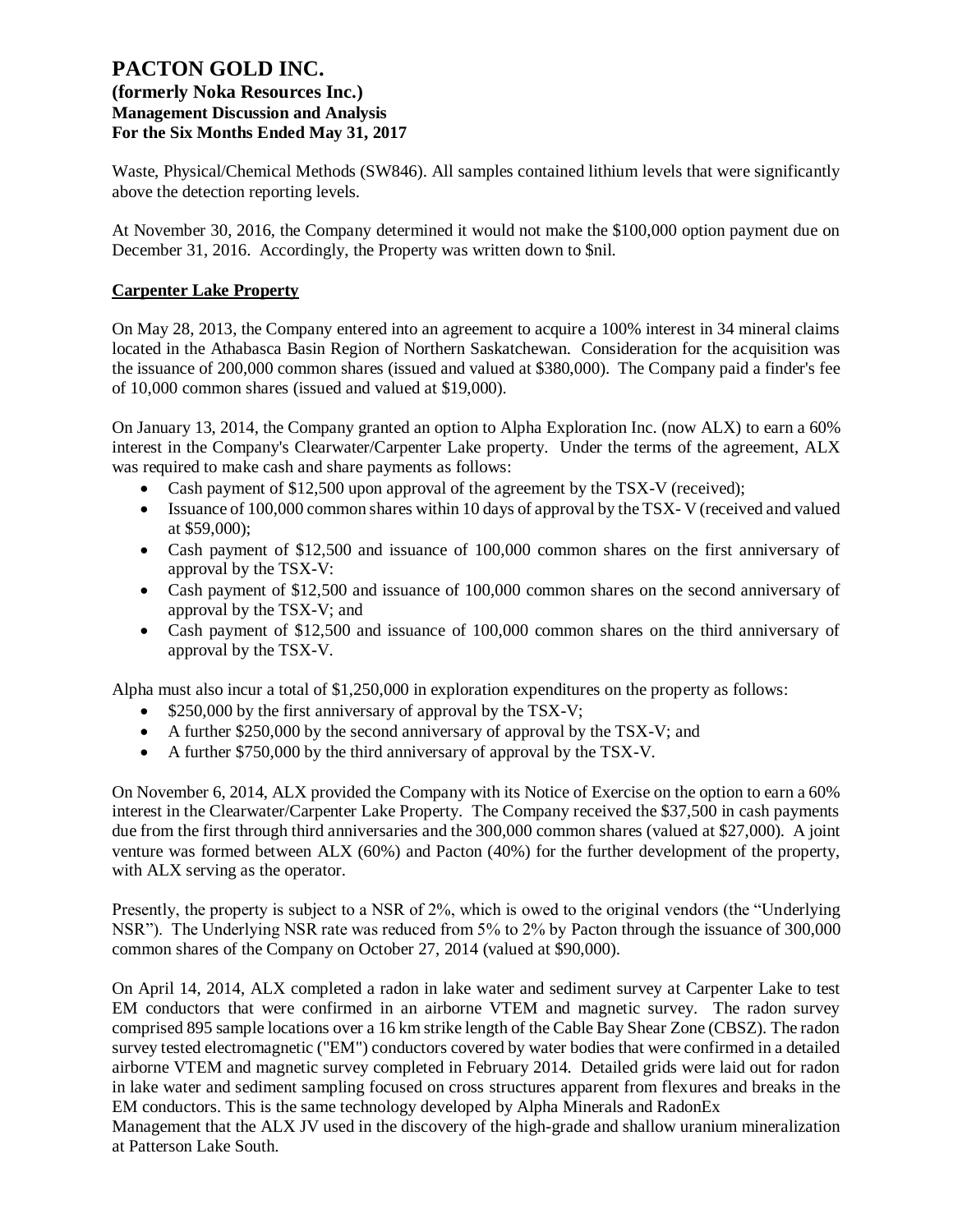**(formerly Noka Resources Inc.) Management Discussion and Analysis For the Six Months Ended May 31, 2017**

A total of 60 lake sediment samples were recovered and submitted for analysis including a 63 element ICP-OES, and uranium by ICP-MS. On May 21, 2014, the Company announced the results of the lake sediment sample assays.

## **Highlights of the Lake Sediment Results:**

- Eight lake sediment samples are strongly anomalous with uranium (3.9 to 37 ppm). In comparison, 3.8 ppm uranium was the highest concentration in lake sediments proximal to one of the largest high grade uranium boulder fields in the Athabasca Basin at Patterson Lake South (PLS);
- The eight uraniferous lake sediment results were accompanied by arsenic  $(1.6 \text{ to } 76 \text{ ppm})$ , cobalt  $(3.3 \text{ to } 33 \text{ ppm})$ , copper  $(12 \text{ to } 68 \text{ ppm})$ , lead  $(1.4 \text{ to } 3.8 \text{ ppm})$ , molybdenum  $(0.5 \text{ to } 4.6 \text{ ppm})$ , and nickel (14 to 50 ppm). This geochemical signature is consistent with a graphitic/pyritic pelite basement bedrock source that is anomalous with uranium, and may represent material eroded from the CBSZ;
- Grid C: westernmost lake returned background values of uranium in lake sediments, which suggests the strongly anomalous radon values are sourced from directly below in the bedrock where a VTEM conductor is present. Iron oxide coatings on pebbles were observed with the anomalous radon values, which was an environmental condition associated with mineralization at Key Lake and PLS;

The technical information in the news release from which the above lake sediment results were taken was prepared in accordance with the Canadian regulatory requirements set out in National Instrument 43-101, and reviewed on behalf of Alpha Exploration Inc. by Garrett Ainsworth, P.Geo., Vice President Exploration, a qualified person.

On June 25, 2014, the Company filed a technical report dated June 13, 2014. The National Instrument 43- 101 technical report is available under the Company's profile on SEDAR.

In July 2014, an airborne gamma spectrometer survey was completed by Goldak Airborne. 3,931 linekilometers were completed covering 10x20 kilometre block at 50 meterline spacing.

71 rock samples were collected in a boulder prospecting program to follow up on the results of the airborne gamma survey.

Additional radon samples were collected during the summer of 2014, bringing the total from 895 to 1,473 samples collected in total.

A FALCON® airborne gradiometer gravity survey was carried out by CGG Canada Services Ltd. ("CGG") and completed in February 2015. The survey included approximately 340 line-km flown at 100 metre line spacing covering a grid area of approximately 10 x 4 km. A final report from CGG on the airborne gravity survey results was received and filed for assessment with the Government of Saskatchewan. The results will be integrated into ALX's geophysical database to better define drill targets.

In July 2015, Condor Consulting, Inc. carried out Maxwell modeling of a section of the VTEM conductor related to the conductive system associated with the CBSZ on the Carpenter Lake Property. In addition, 3D modeling of the magnetics and FALCON® airborne CGG gravity was completed on this area of the property.

At November 30, 2016, the Company determined that the value of the Property was impaired due to a lack of recent exploration work by Alpha (now ALX). The Property was written down to \$226,000, which is the Company's estimated realizable value of the Property. Management intends to further explore the Property either on its own or in partnership with ALX.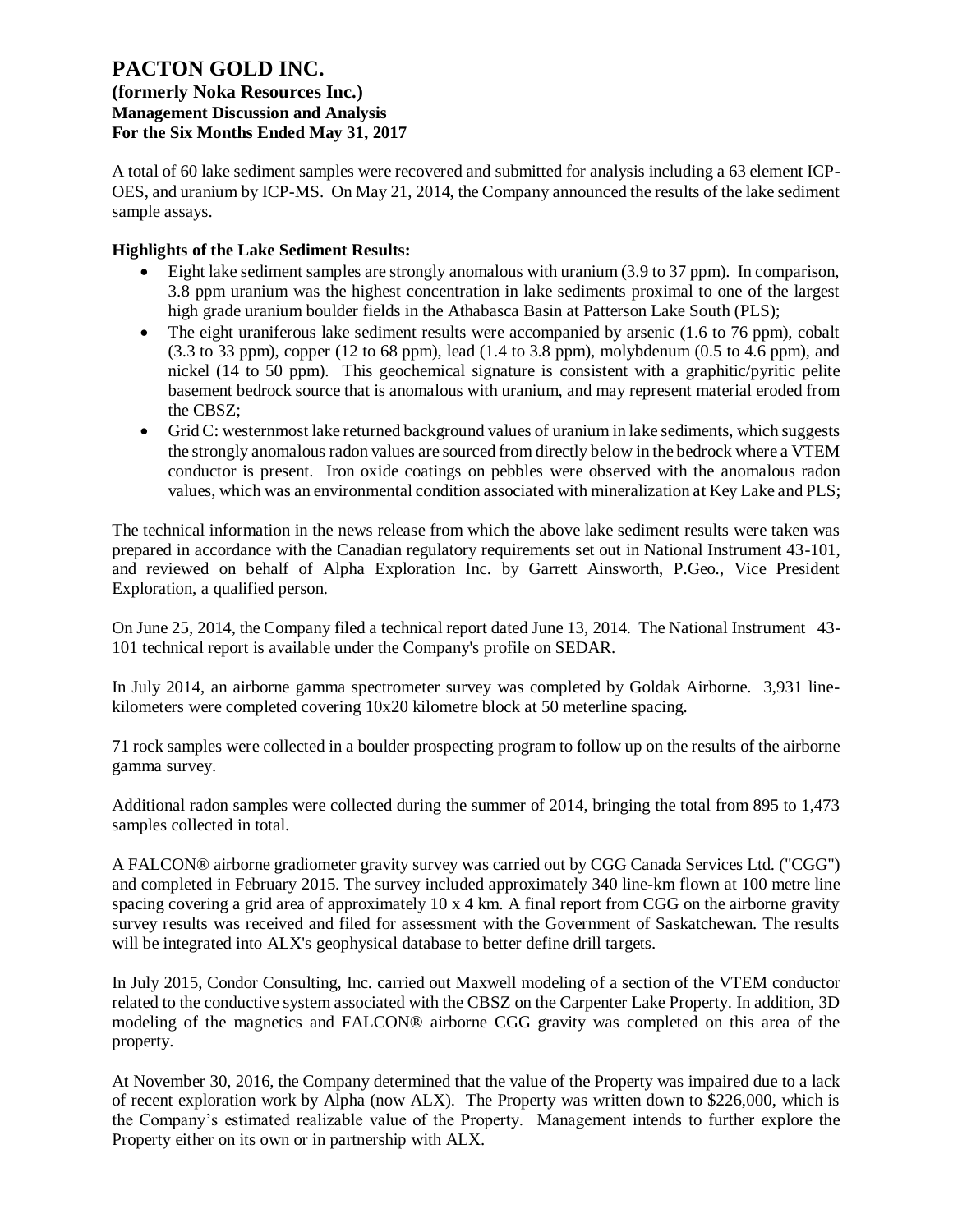**(formerly Noka Resources Inc.) Management Discussion and Analysis For the Six Months Ended May 31, 2017**

### **Lodge Pole Project**

On April 15, 2014, the Company entered into two option agreements to earn a 100% interest in the Lodge Pole Point Project, located in the Athabasca Region of Northern Saskatchewan. The terms of the agreement were revised on April 10, 2015 and July 27, 2016. Under the terms of the revised agreement, the Company must make cash payments and issue common shares of the Company as follows:

- Issue 600,000 common shares of the Company (issued on April 24, 2014 and valued at \$600,000);
- Pay \$50,000 on or before April 15, 2015 (paid); and
- Pay \$20,000 on or before December 1, 2016; and
- Pay \$20,000 annually, beginning on April 1, 2017, as non-refundable advance NSR royalty payments.

The vendors retain a 1% NSR on the Property, of which half (0.5%) can be repurchased by the Company for an aggregate \$3,000,000.

A comprehensive historic work review and data compilation commenced during November 2014 in order to identify and refine known anomaly corridors and to determine where additional infill ground surveys and subsequent diamond drilling should be completed.

At November 30, 2016, the Company determined it would not make the \$20,000 option payment due on December 1, 2016. Accordingly, the Property was written down to \$nil.

### **Corning Creek Property**

On April 20, 2011 (amended December 31, 2011) the Company entered into an option agreement to acquire a 100% interest in the mineral claims comprising the Corning Creek Property, except for mineral claim 831925, subject to a 2% NSR. Consideration for the option was as follows:

- Cash payment of \$35,000 (paid) within 10 days of the Company's shares being listed on the TSX-V (July 17, 2012)
- Issuance 20,000 common shares (issued and valued at \$40,000).

The Company has the sole and exclusive option to purchase the NSR at a purchase price of \$1,000,000 for each percentage point bought back during the five-year period commencing from the date upon which the property is put into commercial production.

On June 29, 2011, the Company entered into an option agreement to earn a 100% interest in mineral claim 831925 which forms part of the Corning Creek Property. Consideration for the option was a cash payment of \$5,000 (paid) within 10 days of the Company's share being listed on the TSX-V.

The option agreement is subject to a 3% NSR. The Company can acquire the first 2% of the NSR by paying \$500,000 for each percentage point bought back. The final 1% can be purchased, for a negotiated amount, after commercial production commences.

During the year ended November 30, 2014, the Corning Creek Property was deemed to be impaired and written down to \$1.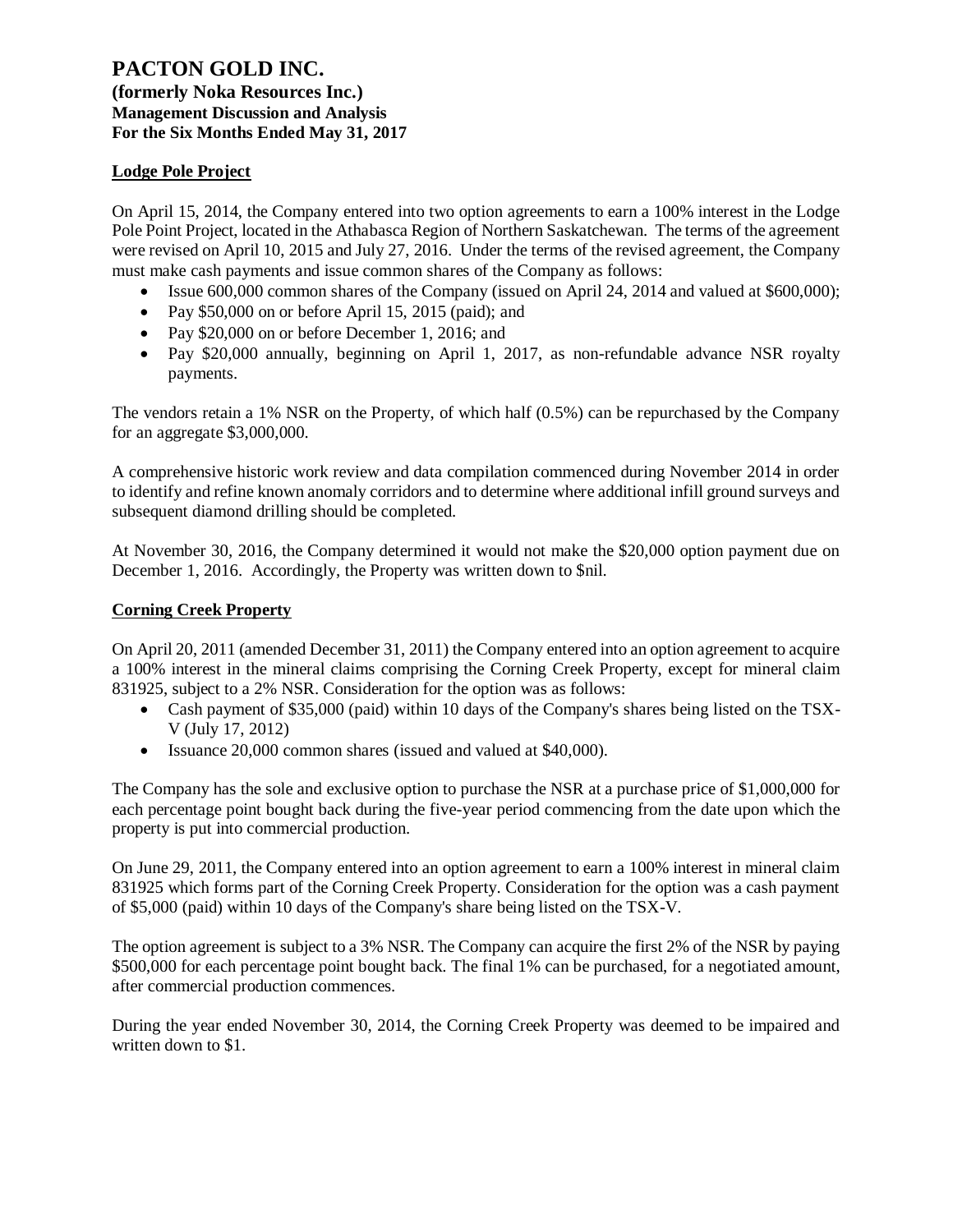**(formerly Noka Resources Inc.) Management Discussion and Analysis For the Six Months Ended May 31, 2017**

## **RESULTS OF OPERATIONS**

### **Six Months Ended May 31, 2017**

During the six months ended May 31, 2017, the Company reported a net loss of \$537,571 (2016 - \$425,817). The Company's loss included expenditures as follows:

- Consulting fees of \$267,811 (2016 \$112,746) were higher due to additional consultants engaged and a reallocation of the services provided;
- Management fees recovery of \$2,250 (2016 expense of \$90,000) were lower in 2017 due to a reduction in the now former CEO's monthly fees. The credit was a result of accrued fees being forgiven;
- Office and miscellaneous of  $$1,407$  (2016  $$6,440$ ) decreased due to sharing of costs;
- Professional fees of \$21,388 (2016 \$30,430) were lower due to timing of expenditures;
- Rent of  $\sinh(2016 \frac{14,821}{10,821})$  was due to no rent charged to the Company in 2017;
- Shareholder communications and investor relations of \$2,447 (2016 \$25,267) was lower in 2017 due to cost-control measures and a reallocation of the services provided;
- Share-based payments of \$209,409 (2016 \$122,733) was due to more options granted and a higher Black-Scholes fair value in 2017;
- Transfer agent and filing fees of \$28,963 (2016 \$22,706) were higher in 2017 due to additional filings required in 2017; and
- Loss on settlement of accounts payable of \$7,857 (2016 \$nil) was due the value of the common shares issued on the date of grant exceeding the value of the accounts payable settled.

## **Three Months Ended May 31, 2017**

During the three months ended May 31, 2017, the Company reported a net loss of \$502,742 (2016 - \$257,419). The Company's loss included expenditures as follows:

- Consulting fees of \$265,811 (2016 \$48,750) were higher due to additional consultants engaged and a reallocation of the services provided;
- Management fees recovery of \$9,750 (2016 expense of \$45,000) were lower in 2017 due to a reduction in the now former CEO's monthly fees. The credit was a result of accrued fees being forgiven;
- Office and miscellaneous of \$1,318 (2016 \$3,939) decreased due to sharing of costs;
- Professional fees of \$13,703 (2016 \$24,364) were lower due to timing of expenditures;
- Rent of \$nil (2016 \$7,582) was due to no rent charged to the Company for O2 2017;
- Shareholder communications and investor relations of \$1,885 (2016 \$12,375) was lower in 2017 due to cost-control measures and a reallocation of the services provided;
- Share-based payments of \$209,409 (2016 \$105,729) was due to more options granted and a higher Black-Scholes fair value in 2017;
- Transfer agent and filing fees of \$12,240 (2016 \$9,343) were higher in 2017 due to additional filings required in 2017; and
- Loss on settlement of accounts payable of \$7,857 (2016 \$nil) was due the value of the common shares issued on the date of grant exceeding the value of the accounts payable settled.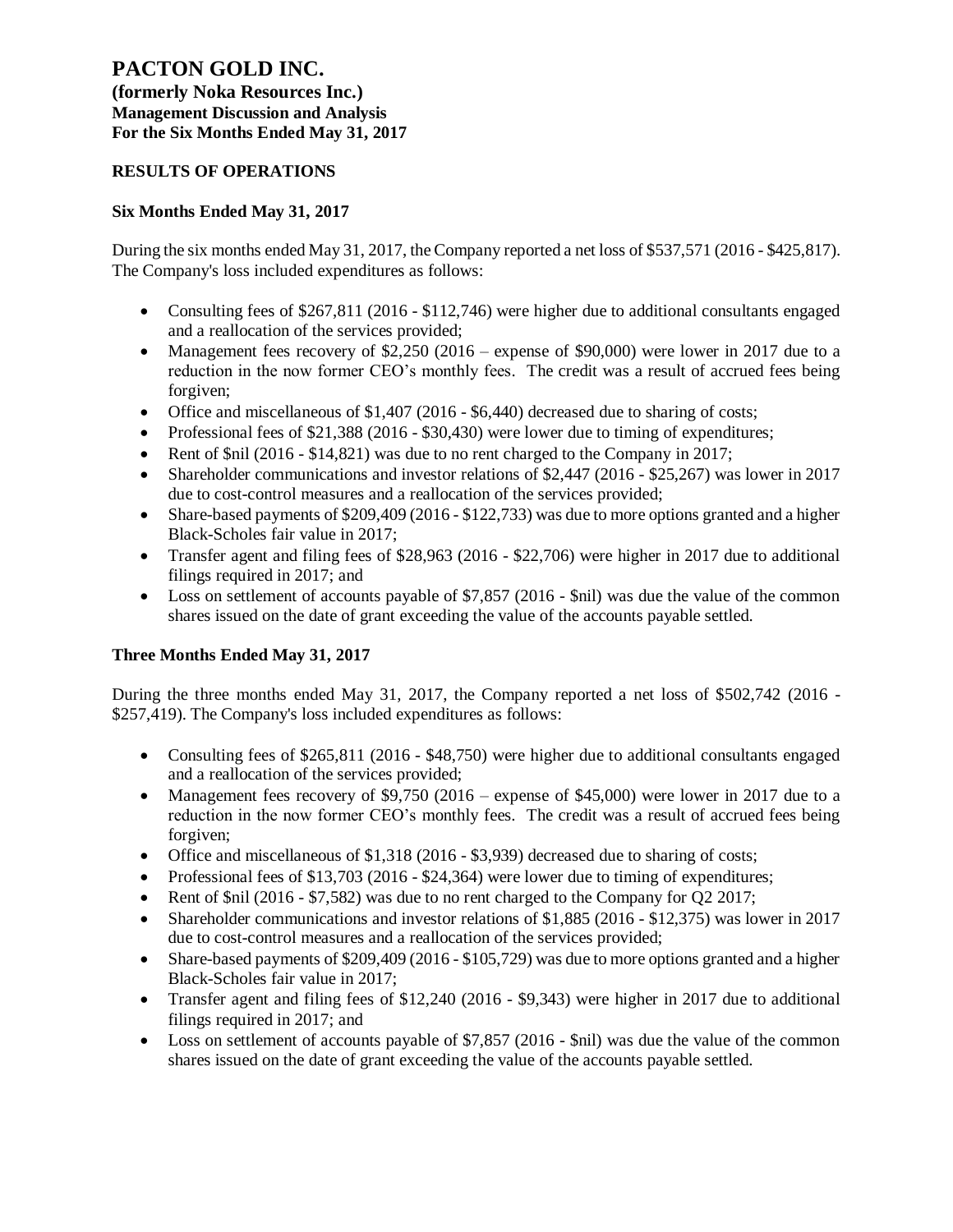**(formerly Noka Resources Inc.) Management Discussion and Analysis For the Six Months Ended May 31, 2017**

#### **SELECTED ANNUAL INFORMATION (\$000's except loss per share)**

|                                  | November 30,<br>2016     | November 30,<br>2015 | November 30,<br>2014 |
|----------------------------------|--------------------------|----------------------|----------------------|
| Revenue                          | \$ -                     | S.                   |                      |
| Net Loss                         | (2,235)                  | (3,160)              | 1,469                |
| Basic and Diluted Loss Per Share | (0.07)                   | (0.19)               | (0.40)               |
| <b>Total Assets</b>              | 505                      | 1,295                | 2,904                |
| Long-Term Debt                   | -                        | -                    |                      |
| Dividends                        | $\overline{\phantom{0}}$ |                      |                      |

#### **SUMMARY OF QUARTERLY RESULTS (\$000's except earnings per share)**

Results for the eight most recently completed quarters are summarized as follows:

| For the Periods Ending |              | February 28, | November 30, | August 31, |
|------------------------|--------------|--------------|--------------|------------|
|                        | May 31, 2017 | 2017         | 2016         | 2016       |
| Net loss               | 503          | ں ر          | 1,537        | 272        |
| Net loss per share     | $\rm 0.01$   | $0.00\,$     | 0.04         | 0.01       |

| For the Periods Ending | February 29, |      | November 30, | August 31, |  |
|------------------------|--------------|------|--------------|------------|--|
|                        | May 31, 2016 | 2016 | 2015         | 2015       |  |
| Net loss               | 257          | 168  | 266          | .,942      |  |
| Net loss per share     | 0.01         | 0.01 | 0.01         | $0.10\,$   |  |

## **LIQUIDITY AND CAPITAL RESOURCES**

The Company had cash of \$111,642 and a working capital deficiency of \$173,781 at May 31, 2017, compared to \$20,142 of cash and \$251,359 of working capital deficiency at November 30, 2016.

The Company's accounts payable and accrued liabilities at May 31, 2017 were \$364,167 (November 30, 2016 - \$260,041) and the Company had loans payable of \$nil (November 30, 2016 - \$14,000). The loans payable were due to a shareholder of the Company and were unsecured and are without interest or stated terms of repayment.

The Company has taken the following measures to address working capital concerns during the 2017 fiscal year (as of the date of this MD&A):

- On December 29, 2016, the Company closed a private placement and issued 4,100,000 flowthrough common shares at a price of \$0.05 per share for gross proceeds of \$205,000;
- On March 23, 2017, the Company also settled accounts payable of \$27,500 by issuing 392,857 common shares of the Company. \$33,863 in accounts payable was also forgiven;
- The Company has received \$95,800 on the exercise of 958,000 stock options; and
- On April 18, 2017, the Company closed a private placement and issued 7,228,571 common shares at a price of \$0.057 per share for gross proceeds of \$506,000.

At May 31, 2017, the Company had a remaining commitment to incur exploration expenditures in relation to its flow-through share financing of \$107,303.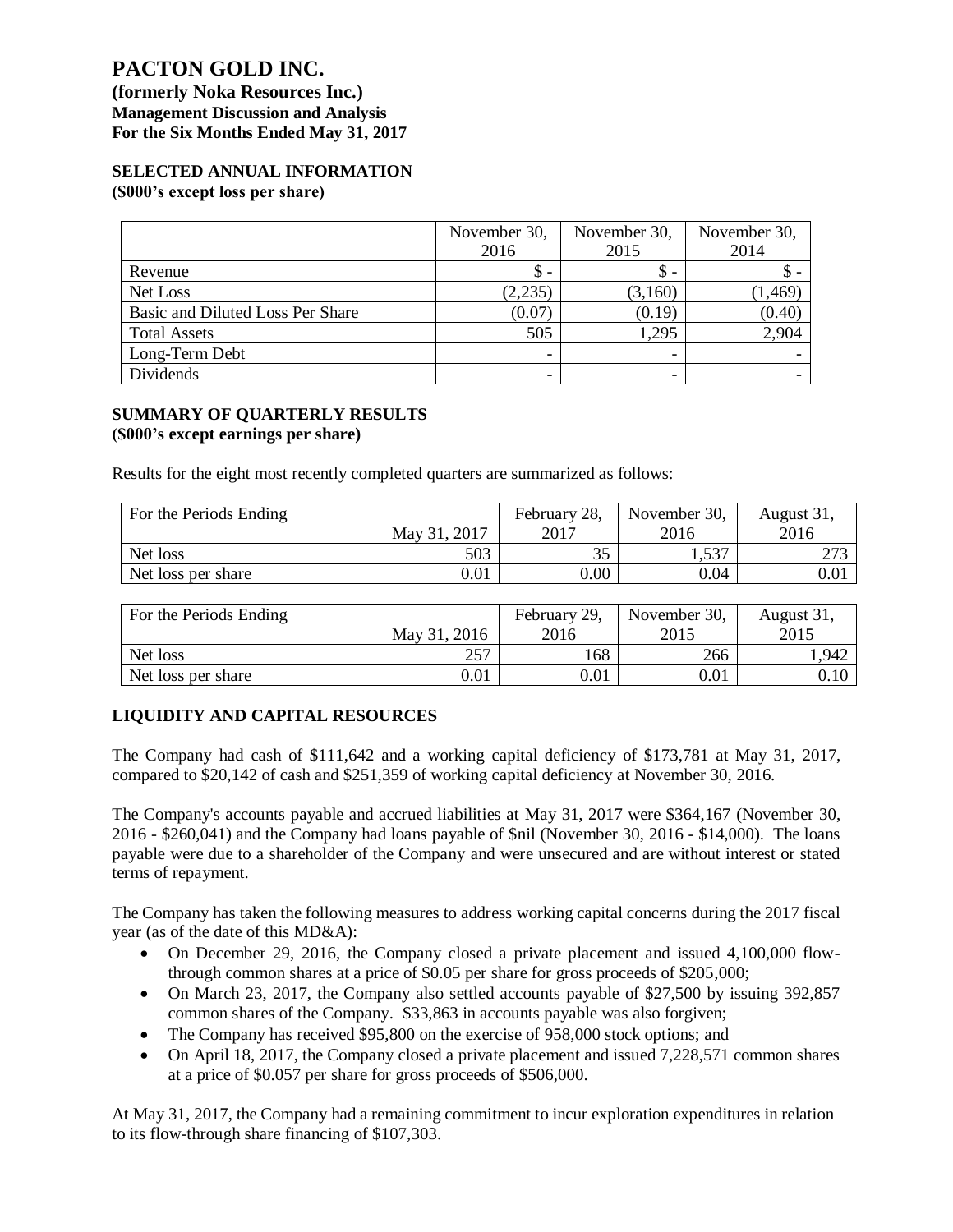**(formerly Noka Resources Inc.) Management Discussion and Analysis For the Six Months Ended May 31, 2017**

The Company will need to obtain additional financing in 2017 for working capital purposes and to continue exploration on its exploration and evaluation assets.

## **TRANSACTIONS WITH RELATED PARTIES**

These amounts of key management compensation are included in the amounts shown on the statements of comprehensive loss and were incurred in the normal course of operations:

|                                                | <b>Six Months Ended</b><br>May 31, 2017 | <b>Six Months Ended</b><br>May 31, 2016 |         |  |
|------------------------------------------------|-----------------------------------------|-----------------------------------------|---------|--|
| Short-term compensation (professional fees and |                                         |                                         |         |  |
| management fees)                               | 20.250                                  |                                         | 103,000 |  |

Short-term compensation was paid or accrued as follows:

- \$24,750 recovery from the former President & CEO and a private company controlled by the former President & CEO (2016 – expense of \$90,000);
- \$22,500 to a private company controlled by the CEO (2016 \$nil); and
- \$22,500 to a private company in which the CFO is a director (2016 \$13,000).

As at May 31, 2017, the Company has outstanding amounts payable to current and former officers and directors of the Company of \$nil (November 30, 2016 - \$71,388) for outstanding fees and expenses. The amounts payable are non-interest-bearing, uncollateralized and are repayable on demand.

As at May 31, 2017, the Company had payables of \$nil (November 30, 2016 - \$12,779) related to shared administrative expenses with a company related by common officers and directors.

## **COMMITMENTS**

The Company is obligated to make certain payments and issue shares in connection with the acquisition of its exploration and evaluation assets.

## **OFF-BALANCE SHEET ARRANGEMENTS**

The Company has not entered into any off-balance sheet arrangements.

#### **FINANCIAL INSTRUMENTS**

Financial instruments are agreements between two parties that result in promises to pay or receive cash or equity instruments. The Company classifies its financial instruments as follows: cash is classified as financial assets at FVTPL; receivables as loans and receivables; and accounts payable and accrued liabilities and loans payable as other financial liabilities, which are measured at amortized cost. The carrying value of these instruments approximates their fair values due to their short term to maturity.

The following table sets forth the Company's financial assets measured at fair value by levels within the fair value hierarchy:

| May 31, 2017 | <b>Level 2</b><br><b>Level 1</b> |  |                          | <b>Level</b> 3 |                          |  | <b>Total</b> |  |  |
|--------------|----------------------------------|--|--------------------------|----------------|--------------------------|--|--------------|--|--|
|              |                                  |  |                          |                |                          |  |              |  |  |
| Cash         | 111,642                          |  | $\overline{\phantom{a}}$ |                | $\overline{\phantom{a}}$ |  | 111,642      |  |  |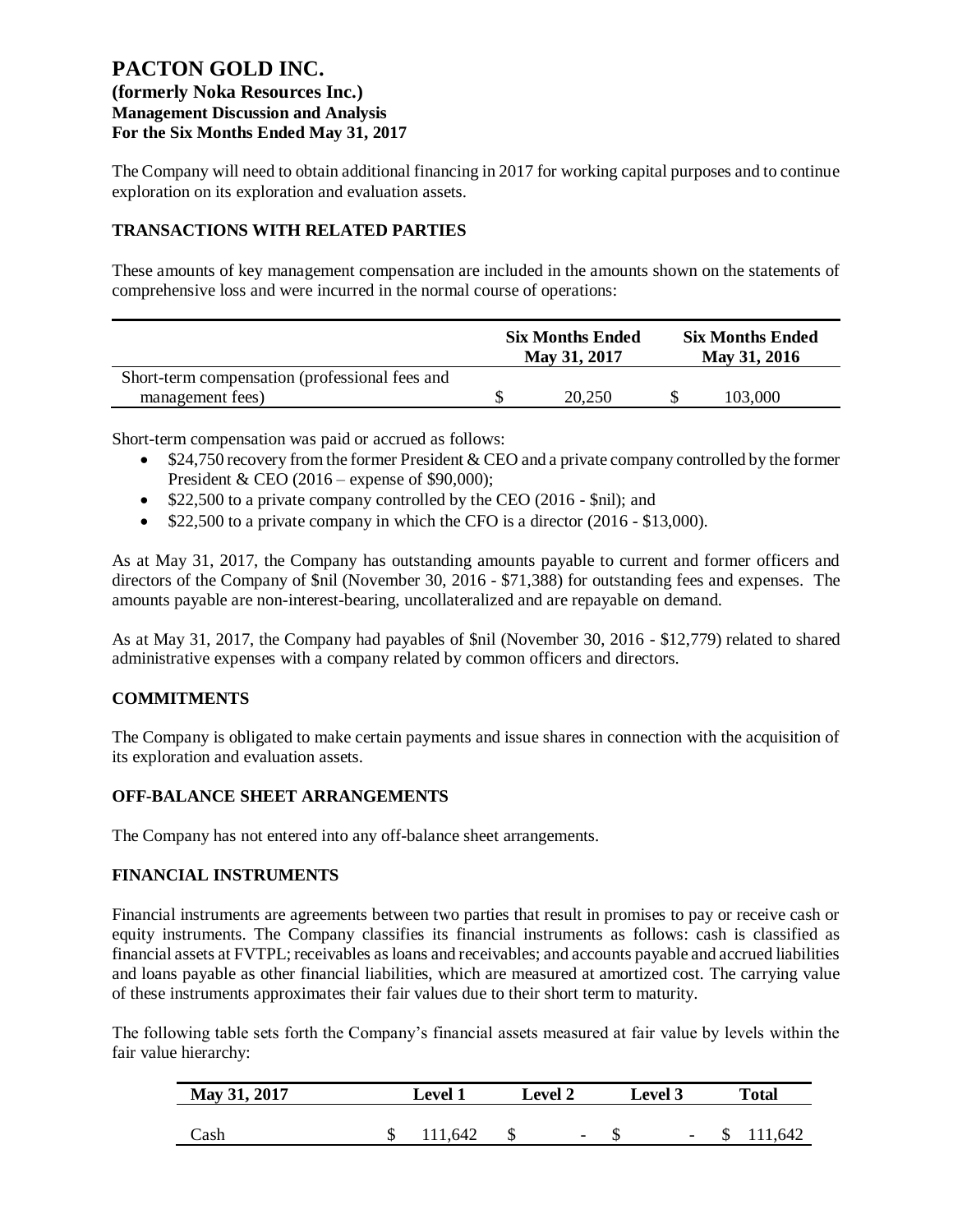**(formerly Noka Resources Inc.) Management Discussion and Analysis For the Six Months Ended May 31, 2017**

| <b>November 30, 2016</b> | Level 1 |        | <b>Level 2</b> |                          | <b>Level</b> 3 |                          | Total |        |
|--------------------------|---------|--------|----------------|--------------------------|----------------|--------------------------|-------|--------|
|                          |         |        |                |                          |                |                          |       |        |
| Cash                     |         | 20.142 |                | $\overline{\phantom{a}}$ |                | $\overline{\phantom{a}}$ |       | 20,142 |

The Company has exposure to the following risks from its use of financial instruments:

- Credit risk;
- Liquidity risk; and
- Market risk.

#### Credit risk

Credit risk is the risk that one party to a financial instrument will cause a financial loss for the other party by failing to discharge an obligation. The Company manages credit risk, in respect of cash, by placing at major Canadian financial institutions. The Company has minimal credit risk.

#### Liquidity risk

Liquidity risk is the risk that the Company will not be able to meet its financial obligations as they fall due. The Company's approach to managing liquidity is to ensure, as far as possible, that it will always have sufficient liquid funds to meet its liabilities when due, under both normal and stressed conditions, without incurring unacceptable losses or risking damage to the Company's reputation. The contractual financial liabilities of the Company as of May 31, 2017 equal \$364,167 (November 30, 2016 - \$274,041). All of the liabilities presented as accounts payable are due within 30 days of May 31, 2017. The cash available is not sufficient to meet the Company's financial obligations at period end.

#### Market risk

Market risk is the risk that changes in market prices, such as foreign exchange rates and interest rates will affect the Company's income or the value of its holdings of financial instruments. The objective of market risk management is to manage and control market risk exposures within acceptable parameters, while optimizing the return on capital.

- *i) Currency risk -* The Company has no funds held in a foreign currency and as a result is not exposed to significant currency risk on its financial instruments at year-end.
- *ii) Interest rate risk -* Interest rate risk is the risk that future cash flows will fluctuate as a result of changes in market interest rates. Interest earned on cash and cash equivalents is at nominal interest rates and, therefore, the Company does not consider interest rate risk to be significant. The Company has no interest-bearing financial liabilities.
- *iii) Other price risk -* Other price risk is the risk that the fair value or future cash flows of a financial instrument will fluctuate due to changes in market prices, other than those arising from interest rate risk. The Company is not exposed to significant other price risk.

#### Capital management

The Company considers its capital to be comprised of shareholders' equity.

The Company manages the capital structure and makes adjustments to it in light of changes in economic conditions and the risk characteristics of the underlying assets. To maintain or adjust the capital structure,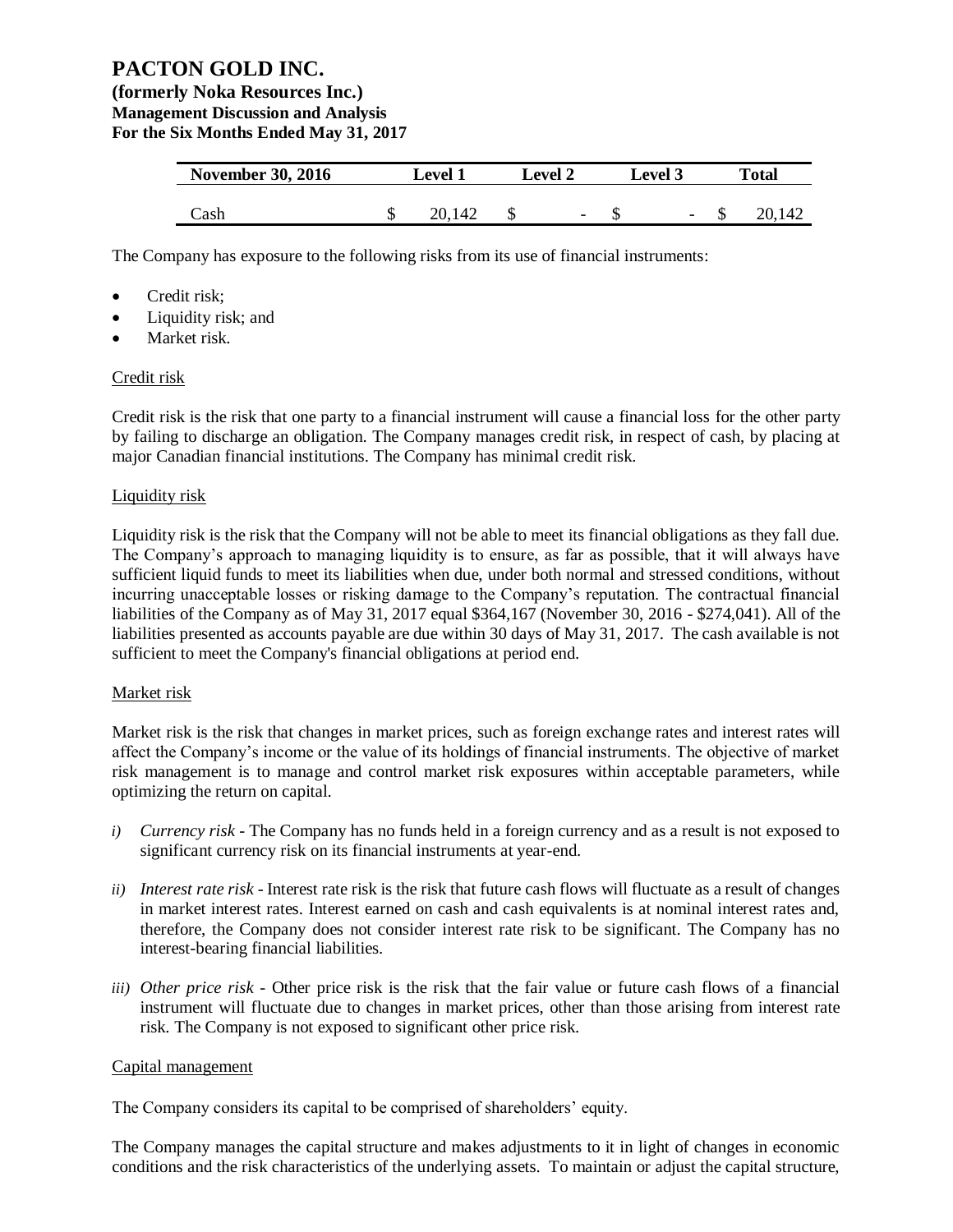the Company may attempt to issue new shares. Although the Company has been successful at raising funds in the past through the issuance of capital stock, it is uncertain whether it will continue this method of financing due to the current difficult market conditions.

In order to facilitate the management of its capital requirements, the Company prepares expenditure budgets that are updated as necessary depending on various factors, including successful capital deployment and general industry conditions.

Management reviews the capital structure on a regular basis to ensure that the above objectives are met. There have been no changes to the Company's approach to capital management during the six months ended May 31, 2017. The Company is not subject to externally imposed capital requirements.

#### **RISKS**

The Company, and the securities of the Company, should be considered a highly speculative investment. The following risk factors should be given special consideration when evaluating an investment in any of the Company's securities:

There are a number of outstanding securities and agreements pursuant to which common shares of the Company may be issued in the future. This will result in further dilution to the Company's shareholders. The Company has a very limited history of operations, is in the early stage of development and has received no revenues other than insignificant interest revenues following its transition to a mineral exploration and development company. As such, the Company is subject to many risks common to such enterprises. There can be no assurance that the Company will be able to obtain adequate financing in the future or, if available, that the terms of such financing will be favourable. The Company does not anticipate paying any dividends in the near future.

Although the Company has taken steps to verify the title to mineral properties in which it has acquired an interest, no assurance whatsoever can be given that the Company's interests may not be challenged by third parties. If challenged, and if the challenge is sustained, it will have an adverse effect on the business of the Company. Title to mineral properties may be subject to unregistered prior agreements or transfers, and may also be affected by undetected defects or the rights of indigenous peoples.

Environmental legislation is becoming increasingly stringent and costs and expenses of regulatory compliance are increasing. The impact of new and future environmental legislation on the Company's operations may cause additional expenses and restrictions. If the restrictions adversely affect the scope of exploration and development on the mineral properties, the potential for production on the properties may be diminished or negated.

The exploration of mineral properties involves significant risks which even experience, knowledge and careful evaluation may not be able to avoid. The price of metals has fluctuated widely, particularly in recent years as it is affected by numerous factors which are beyond the Company's control including international economic and political trends, expectations of inflation or deflation, currency exchange fluctuations, interest rate fluctuations, global or regional consumptive patterns, speculative activities and increased production due to new extraction methods. The effect of these factors on the price of metals, and therefore the economic viability of the Company's interests in the mineral properties cannot be accurately predicted. Furthermore, changing conditions in the financial markets, and Canadian Income Tax legislation may have a direct impact on the Company's ability to raise funds for exploration expenditures. A drop in the availability of equity financings will likely impede spending. As a result of all these significant risks, it is quite possible that the Company may lose its investments in the Company's mineral property interests.